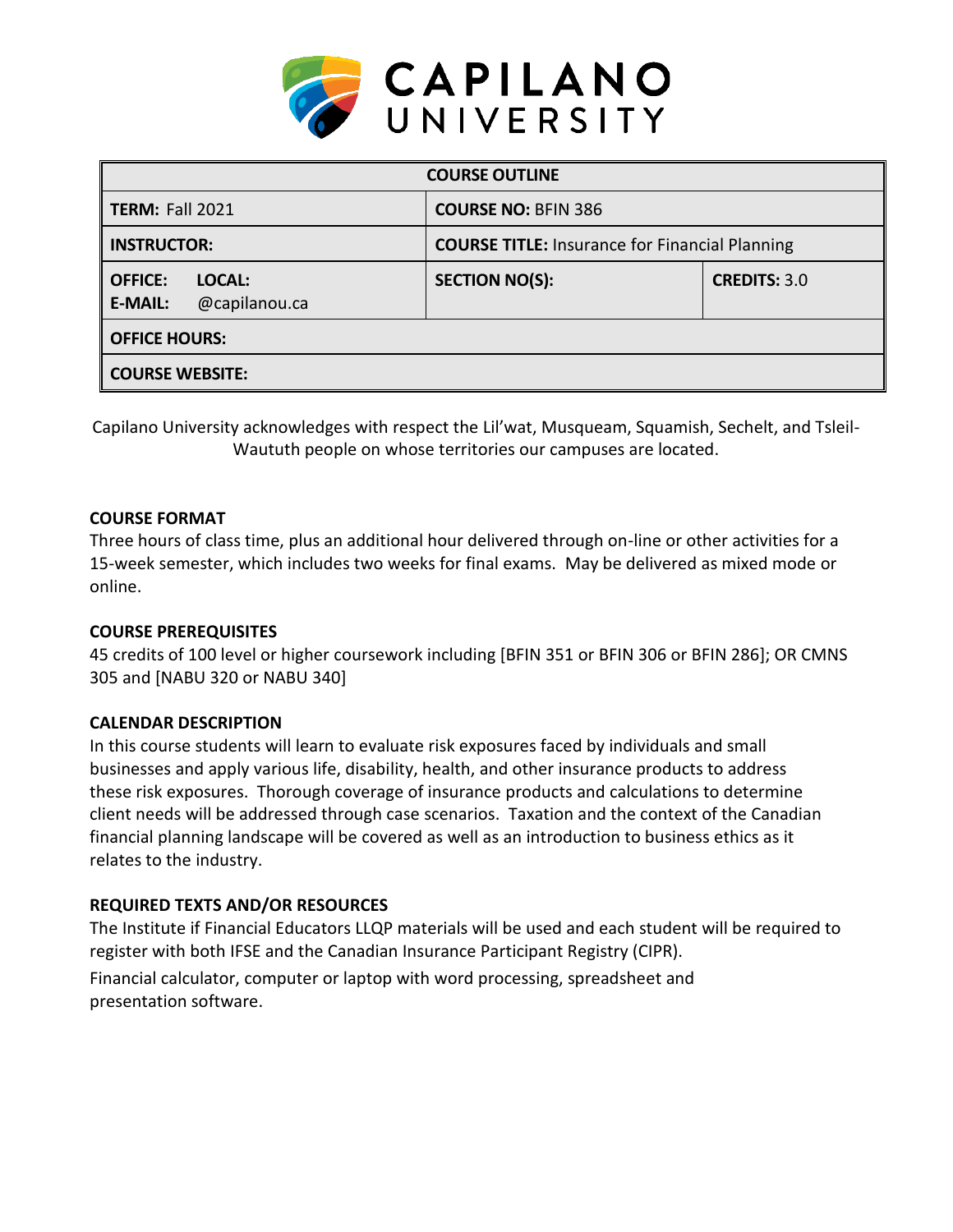# **COURSE STUDENT LEARNING OUTCOMES**

# **On successful completion of this course, students will be able to do the following:**

- 1. Identify and evaluate risks in case scenarios involving individuals, families and small businesses.
- 2. Analyze and interpret personal and business financial information and apply appropriate calculations in order to make risk management recommendations.
- 3. Recommend various insurance products tax effectively in financial planning.
- 4. Identify the rights and obligations of both parties to an insurance contract.
- 5. Evaluate coverage and determine appropriate private insurance plans to bridge any gaps in Canadian health care and government insurance plans.
- 6. Evaluate the features and appropriateness of insurance products, including life, disability, segregated funds and annuities to meet client needs.
- 7. Write clear, concise, sensitive, professional insurance recommendations and alternatives for clients based on moderately complex case scenarios.
- 8. Demonstrate understanding of the importance of and application of ethics in the insurance industry and in the broader financial planning industry.

# **COURSE CONTENT**

- 1. Taxation for financial planning, insurance and benefits.
- 2. Calculation and articulation of insurance needs and financial goals.
- 3. Accident and disability insurance for individuals and businesses, CI, LTC, BOH, Key Person
- 4. Government provided insurance, EI, CPP, Workers Compensation, Group employee benefits, and private disability insurance.
- 5. Group health insurance deductibles and coinsurance.
- 6. Life Insurance terms, features, Term, Whole Life, Universal Life T100 and applications for individuals and businesses including tax sheltering.
- 7. Case scenarios including determining insurance needs for temporary risks and estate funding.
- 8. Registered plans, investment fundamentals, segregated funds and annuities.
- 9. Ethical considerations in the industry and financial planning practice.

# **EVALUATION PROFILE**

| Assessment                     | % of Final Grade |  |
|--------------------------------|------------------|--|
| <b>Assignments and Quizzes</b> | $15\% - 50\%$    |  |
| Midterm Test(s)*               | $20\% - 50\%$    |  |
| Final Exam                     | $20\% - 35\%$    |  |
| Total                          | 100%             |  |

\*Note: No single assessment will be greater than 35%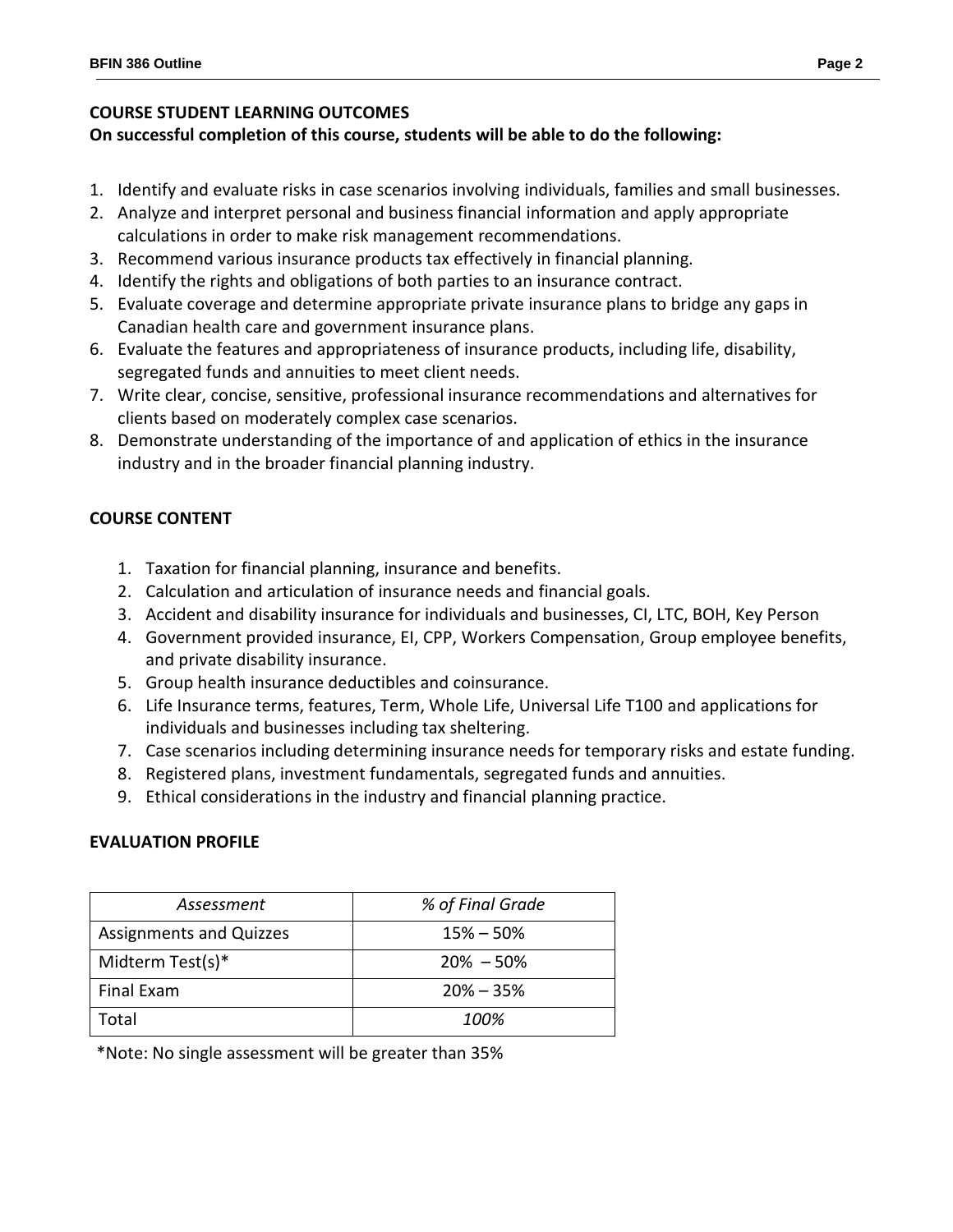#### **GRADING PROFILE**

|     |             |                             | $  A + = 90-100   B + = 77-79   C + = 67-69   D = 50-59$ |  |
|-----|-------------|-----------------------------|----------------------------------------------------------|--|
| l A |             |                             | = 85-89   B = 73-76   C = 63-66   F = 0-49               |  |
|     | $A - 80-84$ | $B - = 70-72$ $C - = 60-62$ |                                                          |  |

### **Incomplete Grades**

Grades of Incomplete "I" are assigned only in exceptional circumstances when a student requests extra time to complete their coursework. Such agreements are made only at the request of the student, who is responsible to determine from the instructor the outstanding requirements of the course.

## **Late Assignments**

Assignments are due at the beginning of the class on the due date listed. If you anticipate handing in an assignment late, please consult with your instructor beforehand.

## **Missed Exams/Quizzes/Labs etc.**

Make-up exams, quizzes and/or tests are given at the discretion of the instructor. They are generally given only in medical emergencies or severe personal crises. Some missed labs or other activities may not be able to be accommodated. Please consult with your instructor.

#### **Attendance**

Students are expected to attend all classes and associated activities.

## **English Usage**

Students are expected to proofread all written work for any grammatical, spelling and stylistic errors. Instructors may deduct marks for incorrect grammar and spelling in written assignments.

## **Electronic Devices**

Students may use electronic devices during class for note-taking only.

### **On-line Communication**

Outside of the classroom, instructors will (if necessary) communicate with students using either their official Capilano University email or eLearn; please check both regularly. Official communication between Capilano University and students is delivered to students' Capilano University email addresses only.

## **UNIVERSITY OPERATIONAL DETAILS**

#### **Tools for Success**

Many services are available to support student success for Capilano University students. A central navigation point for all services can be found at:<https://www.capilanou.ca/student-life/>

## **Capilano University Security: download the [CapU Mobile Safety App](https://www.capilanou.ca/student-life/support--wellness/safety--security/capu-safe-app/)**

## **Policy Statement (S2009-06)**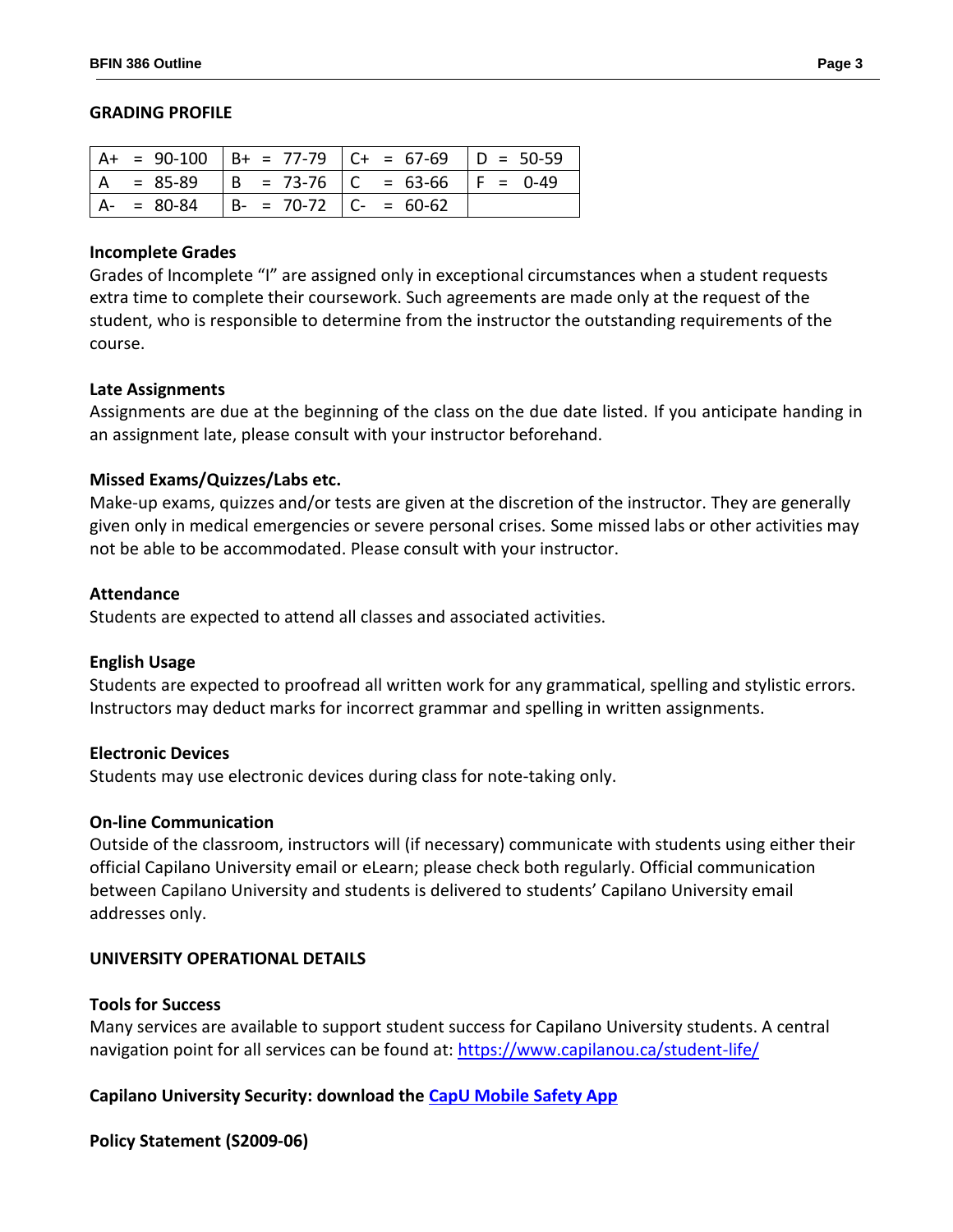Capilano University has policies on Academic Appeals (including appeal of final grade), Student Conduct, Academic Integrity, Academic Probation and other educational issues. These and other policies are available on the University website.

# **Academic Integrity (S2017-05)**

Any instance of academic dishonesty or breach of the standards of academic integrity is serious and students will be held accountable for their actions, whether acting alone or in a group. See policy and procedures S2017-05 Academic Integrity for more information: [https://www.capilanou.ca/about](https://www.capilanou.ca/about-capu/governance/policies/)[capu/governance/policies/](https://www.capilanou.ca/about-capu/governance/policies/)

Violations of academic integrity, including dishonesty in assignments, examinations, or other academic performances, are prohibited and will be handled in accordance with the Student Academic Integrity Procedures.

**Academic dishonesty** is any act that breaches one or more of the principles of academic integrity. Acts of academic dishonesty may include but are not limited to the following types:

**Cheating**: Using or providing unauthorized aids, assistance or materials while preparing or completing assessments, or when completing practical work (in clinical, practicum, or lab settings), including but not limited to the following:

- Copying or attempting to copy the work of another during an assessment;
- Communicating work to another student during an examination;
- Using unauthorized aids, notes, or electronic devices or means during an examination;
- Unauthorized possession of an assessment or answer key; and/or,
- Submitting of a substantially similar assessment by two or more students, except in the case where such submission is specifically authorized by the instructor.

**Fraud**: Creation or use of falsified documents.

**Misuse or misrepresentation of sources**: Presenting source material in such a way as to distort its original purpose or implication(s); misattributing words, ideas, etc. to someone other than the original source; misrepresenting or manipulating research findings or data; and/or suppressing aspects of findings or data in order to present conclusions in a light other than the research, taken as a whole, would support.

**Plagiarism**: Presenting or submitting, as one's own work, the research, words, ideas, artistic imagery, arguments, calculations, illustrations, or diagrams of another person or persons without explicit or accurate citation or credit.

**Self-Plagiarism**: Submitting one's own work for credit in more than one course without the permission of the instructors, or re-submitting work, in whole or in part, for which credit has already been granted without permission of the instructors.

**Prohibited Conduct**: The following are examples of other conduct specifically prohibited: